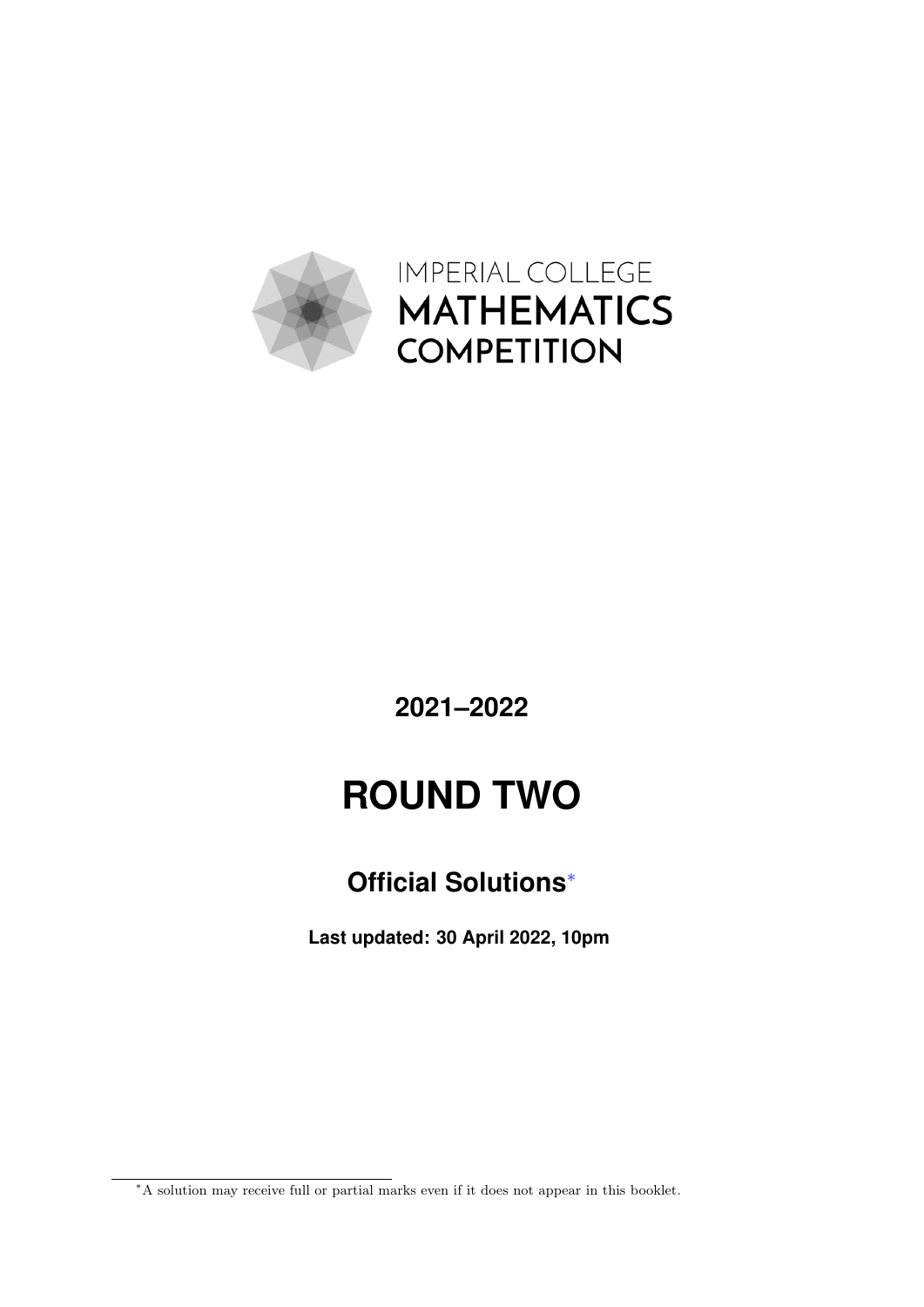# **(proposed by Tony Wang)**

Let S be a set of 2022 lines in the plane, no two parallel, no three concurrent. S divides the plane into finite regions and infinite regions. Is it possible for all the finite regions to have integer area?

Notes on Marking. No marks were given for a correct answer by itself. Candidates lost 2 points for an incorrect proof that the area of a polygon with rational coordinates is rational.

Solution 1. (solution by Ming Yean Lim)

We show that the answer is yes. Arbitrarily choose 2022 lines  $L_i$  passing through two rational points such that no two are parallel and no three concurrent. Then any two such pair of lines intersect at a point with rational coordinates. The finite regions are polygons whose vertices have rational coordinates, hence they have rational area.[∗](#page-1-0) Now we may clear denominators by rescaling.

Concretely, let d be the lowest common multiple of the denominators of the areas and suppose that the line  $L_i$  is given by  $a_i x + b_i y = c_i$ . Then define  $L'_i$  by  $(a_i/d)x + (b_i/d)y = c_i$ . Now the area of each finite region of the plane partitioned by  $L_i'$  is  $d^2$  times the original area.  $\Box$ 

<span id="page-1-0"></span><sup>∗</sup>This can be seen in a number of different ways, including taking the bounding box and removing triangles, triangulating the polygon directly, using shoelace formula, etc.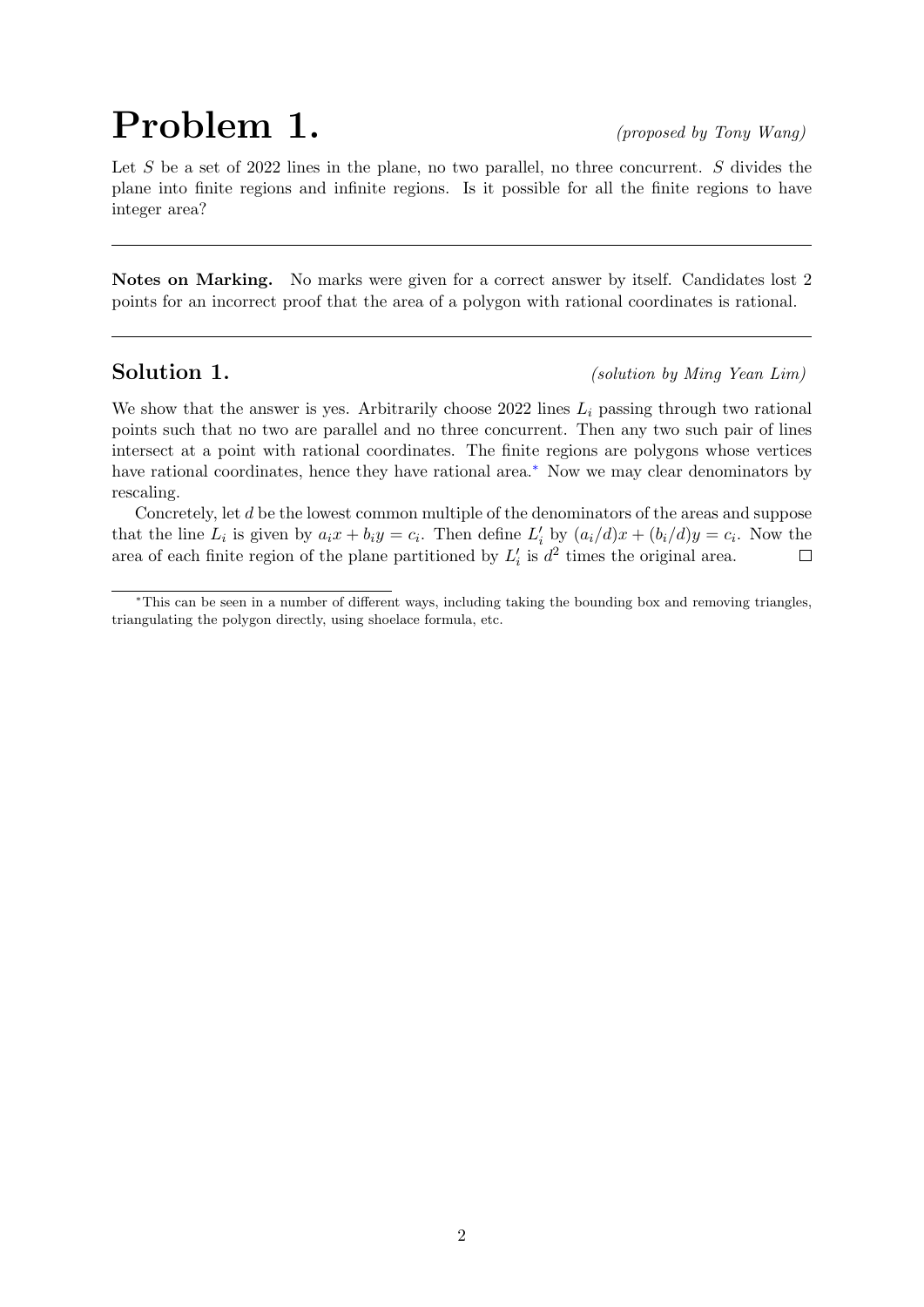### **(proposed by Ethan Tan)**

Evaluate

$$
\frac{1/2}{1+\sqrt{2}} + \frac{1/4}{1+\sqrt[4]{2}} + \frac{1/8}{1+\sqrt[8]{2}} + \frac{1/16}{1+\sqrt[16]{2}} + \cdots
$$

Notes on Marking. This problem essentially had two parts, the first of which could be solved by either rationalising or telescoping. Candidates received 4 points for rationalising and simplifying the numerator, and 5 points for showing that the sum is telescoping. Some candidates scored 2 points for rationalising but leaving the numerator as a product of polynomials. Some candidates lost a point for the wrong answer but the right method.

Solution 1. (solution by Simeon Kiflie)

Let  $a_n$  be the nth term of this series,  $S_n$  the nth partial sum, and S the limit of partial sums. By rationalising the denominator of  $a_n$ , it can be shown that

$$
a_n = \frac{2^{-n}}{2^{2^{-n}} + 1} = -2^{-n} \sum_{k=0}^{2^n - 1} \left( -2^{2^{-n}} \right)^k.
$$

Summing the first  $n$  terms with 1 and using the geometric series formula gives

$$
S_n + 1 = 2^{-n} \sum_{k=0}^{2^n - 1} \left( 2^{2^{-n}} \right)^k = \frac{2^{-n}}{2^{2^{-n}} - 1}.
$$

By substituting  $x = 2^{-n}$  and using L'Hôpital's rule, it follows that

$$
S + 1 = \lim_{x \to 0} \left( \frac{x}{2^x - 1} \right) = \lim_{x \to 0} \left( \frac{1}{2^x \ln 2} \right) = \frac{1}{\ln 2}
$$

and so  $S = \frac{1}{\ln 2} - 1$ .

Solution 2. (*solution 2*.)

As in solution 1, we find that

$$
S_n + 1 = \frac{1}{2^n} \sum_{k=0}^{2^n - 1} \left( 2^{2^{-n}} \right)^k.
$$

However, note that this sum is the same as the lower Riemann sum of the function  $f(x) = 2^x$ over the interval  $[0, 1]$ , with respect to the partition

$$
P = [0, 1 \times 2^{-n}, 2 \times 2^{-n}, 3 \times 2^{-n}, \dots, 1].
$$

Hence, taking the limit as  $n \to \infty$ , we find that

$$
S + 1 = \int_0^1 2^x dx
$$

and so  $S = \frac{1}{\ln 2} - 1$ .

 $\Box$ 

 $\Box$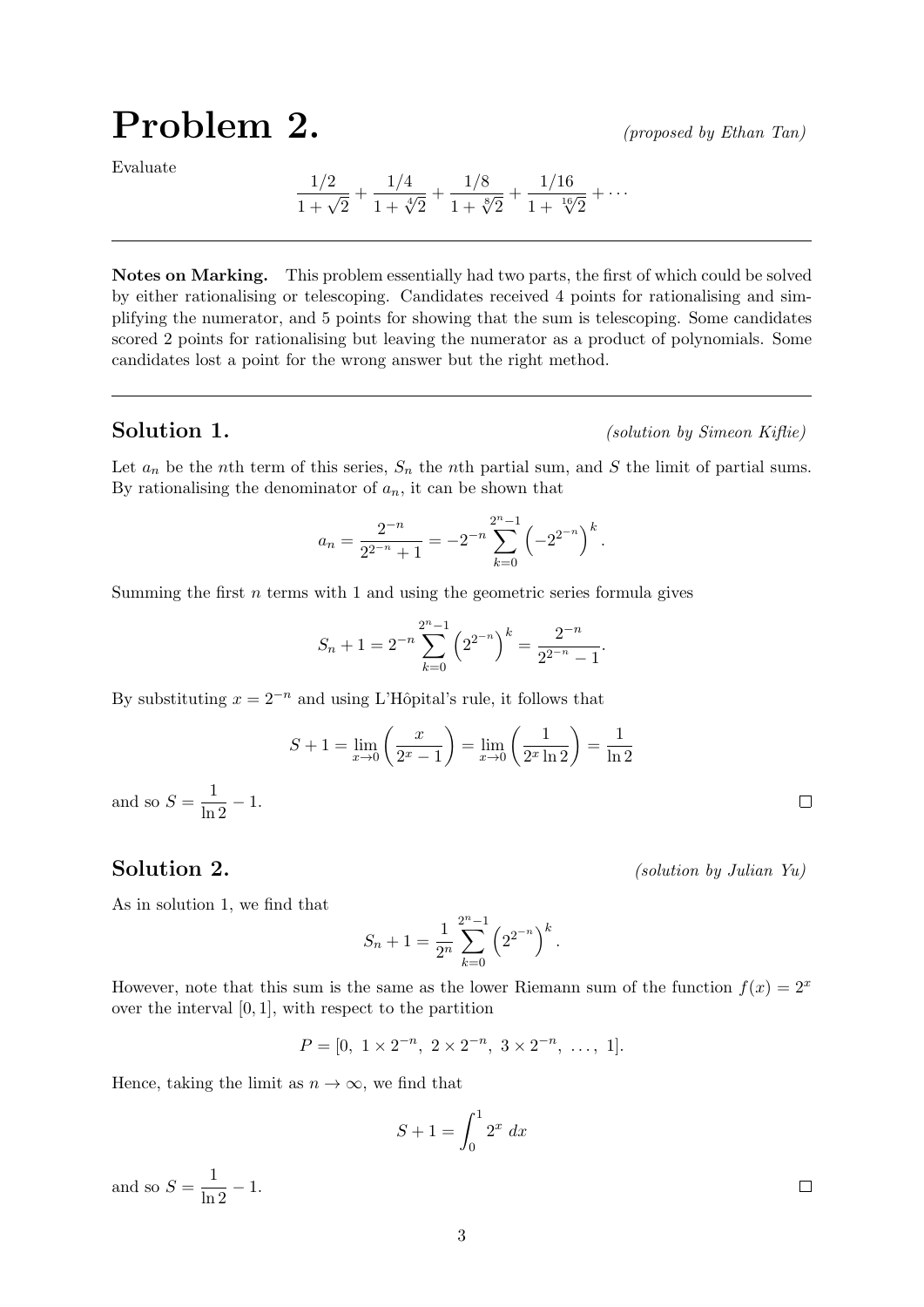Solution 3. (solution by Ming Yean Lim)

Observe that

$$
\frac{1/2^{n+1}}{1+2^{1/2^{n+1}}} = \frac{1/2^n}{1-2^{1/2^n}} - \frac{1/2^{n+1}}{1-2^{1/2^{n+1}}}.
$$

Therefore, the sum is

$$
\sum_{n=0}^{\infty} \frac{1/2^{n+1}}{1+2^{1/2^{n+1}}} = \lim_{N \to \infty} \sum_{n=0}^{N} \left( \frac{1/2^n}{1-2^{1/2^n}} - \frac{1/2^{n+1}}{1-2^{1/2^{n+1}}} \right)
$$

$$
= \lim_{N \to \infty} -1 - \frac{1/2^{N+1}}{1-2^{1/2^{N+1}}}
$$

$$
= -1 + \lim_{N \to \infty} \frac{1/2^{N+1}}{2^{1/2^{N+1}} - 1}.
$$

As in Solution 1, we may use L'Hôpital's rule to evaluate the last limit, yielding  $\frac{1}{\ln(2)} - 1$ .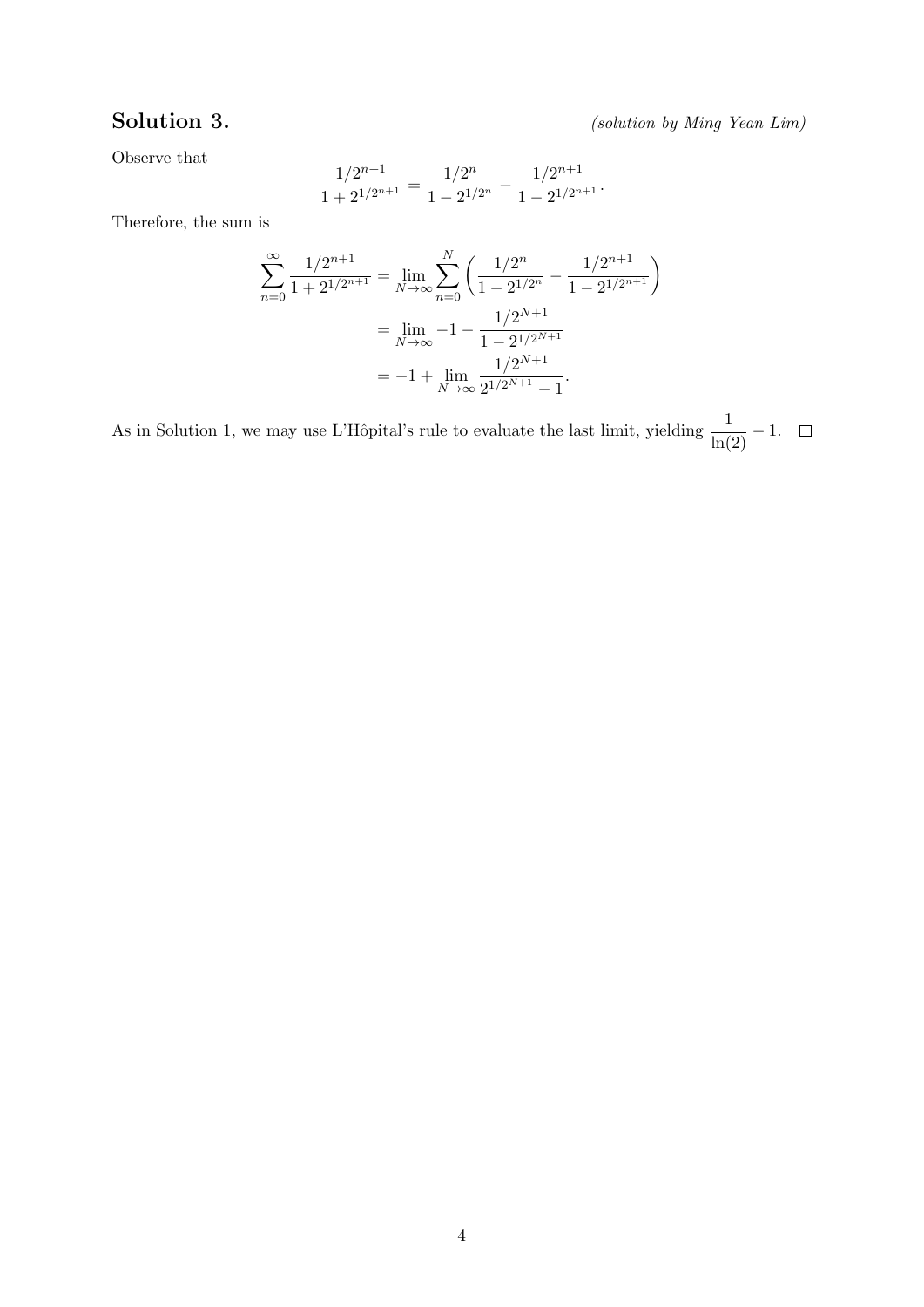## **(proposed by Ethan Tan)**

A set of points has *point symmetry* if a reflection in some point maps the set to itself. Let  $P$  be a solid convex polyhedron whose orthogonal projections onto any plane have point symmetry. Prove that  $P$  has point symmetry.

Notes on Marking. Many students assumed incorrect properties about projections and the objects they commute with. For instance, it is not true that the vertices of the projection of the polyhedron match one-to-one with the vertices of the polyhedron, because vertices of the polyhedron can project to the interior of the polygon, and become "hidden". In particular, one cannot assume that the projections of vertices as a set of points have point symmetry. It is also not true that the centre of mass commutes with projection, either for the centre of mass of vertices (not all vertices map to vertices of the polyhedron), or for the centre of mass of the entire solid body (this is false for most polyhedra). Some students found characterisations of the centre of the polyhedron conducive to some complete solutions (e.g. midpoint of diameter, or intersection of pre-images of centres of projections), and were awarded marks for these.

Solution 1. (solution by Ethan Tan)

Let  $\pi_v$  denote the projection onto a plane perpendicular to v. Then  $\pi_v(P)$  has a centre  $O_v$  for all v; let  $\ell_v$ , be the line parallel to v passing through  $O_v$ .

Let  $z_{\text{min}}$ ,  $z_{\text{max}}$  be the highest z-coordinates that  $P$  attains. For all v parallel to the xy-plane,  $\ell_v$  has z-coordinate  $(z_{\text{min}} + z_{\text{max}})/2$ , so they all intersect. Since the choice of z-direction is arbitrary, we see any two  $\ell_v$  intersect. Then  $\ell_x$ ,  $\ell_y$ ,  $\ell_z$  (parallel to the x, y, z-axes) pairwise intersect, and hence all intersect in the same point O. All other  $\ell_v$  intersect these three lines, and so must also pass through O.

Choose O to be our origin. Suppose for contradiction there is a vertex P of  $\mathcal P$  such that  $-P \notin \mathcal{P}$ . Let  $\Pi$  be the plane through P perpendicular to OP. Then  $-\Pi \cap \mathcal{P} = X$  is convex (or empty), and does not contain  $-P$ . Hence there exists a line  $\gamma$  in  $-\Pi$  through  $-P$ , not intersecting P.

Since  $\ell_{\gamma}$  passes through O, we have  $\pi_{\gamma}(O)$  is the centre of  $\pi_{\gamma}(P)$ . Take this as the origin for  $\pi_\gamma(\mathcal{P})$ . Then  $-\pi_\gamma(P) = \pi_\gamma(-P) \notin \pi_\gamma(\mathcal{P})$ , i.e.  $\pi_\gamma(\mathcal{P})$  does not have centre  $\pi_\gamma(O)$ , contradiction.  $\Box$ 

Solution 2. (solution by Tony Wang)

If a set  $S$  is to have point symmetry, then the center of symmetry must be the midpoint of a diameter of S, since otherwise reflection of the diameter will create a greater diameter, which is a contradiction. So, let  $PQ$  be a diameter of  $P$  and let M be the midpoint of  $PQ$ . We proceed by contradiction.

Let X be a point on the boundary of  $\mathcal P$  and Y be the second intersection of XM with the boundary of  $P$ . Then since we are arguing by contradiction, there must exist an  $X$  so that  $XM > MY$ . Consider the plane perpendicular to XY, and let  $\ell$  be its intersection with the plane of a face that Y is on. This intersection must exist, lest  $P$  not be convex. Project  $P$ orthogonally by  $\ell$  (or any line in  $\ell$ , if it is a plane), and denote this projection by  $\cdot'$ . Note that P'Q' is still a diameter of  $\mathcal{P}'$ , and so the center of symmetry of  $\mathcal{P}'$  would still have to be M'. However,  $\frac{XM}{MY} = \frac{X'M'}{M'Y'}$ , and Y' is still on the boundary of P', whereas X' may now be in the interior of  $\mathcal{P}'$ . In any case, denoting the second intersection of Y'M' with the boundary of  $\mathcal{P}'$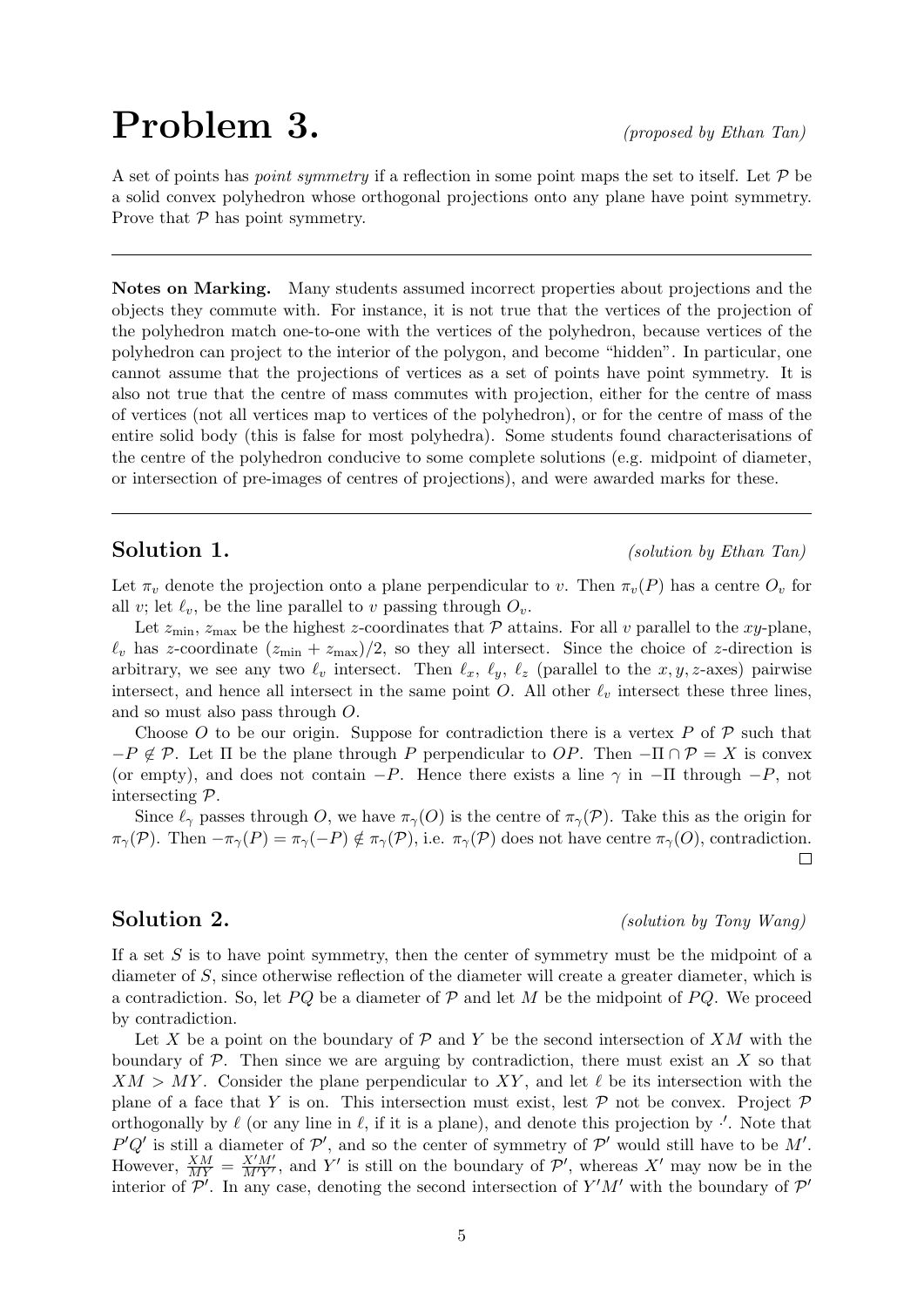by Z', we actually have  $\frac{Z'M'}{M'Y'} \ge \frac{X'M'}{M'Y'} = \frac{XM}{MY} > 1$ , and hence  $Z'M' > M'Y'$ . This implies that  $P'$  cannot be point symmetric, a contradiction.  $\Box$ 

### Solution 3. (*solution 3*.)

Consider an edge  $UV$  of the polyhedron where  $U, V$  are vertices. Consider a plane  $P_{UV}$  not parallel to any face of P and containing UV such that  $P_{UV} \cap \mathcal{P} = UV$ . Project along a line parallel to  $P_{UV}$  and perpendicular to UV, and call this projection  $\pi_1$ . As all projections are point symmetric, there exist two unique vertices  $U', V' \in \mathcal{P}$  such that  $\pi_1(U')$  and  $\pi_1(V')$  is point symmetric to  $\pi_1(U)$  and  $\pi_1(V)$ , respectively. We can draw a plane P' parallel to  $P_{UV}$  and containing  $U'V'$  where  $P' \cap P = U'V'$  because  $P_{UV}$  is not parallel to any face of  $P$ .

We will now show that  $U'V'$  is parallel and equal in length to  $UV$ . We project along a different line contained in  $P_{UV}$  and not parallel to UV or U'V'. This projection by  $\pi_2$  takes U, V to  $\pi_2(U), \pi_2(V)$  which is symmetric to some  $\pi_2(U)'$ ,  $\pi_2(V)'$  respectively in the plane. Inverting  $\pi_2$  at  $\pi_2(U)'$ ,  $\pi_2(V)'$  we get a point  $U''$ ,  $V''$  that must lie in  $P' \cup P = U'V'$ . (Here we use the fact that two parallel edges in a point-symmetric polygon have symmetric endpoints.) Hence, since orientation is preserved,  $U'' = U'$  and  $V'' = V'$ . This argument shows only one such possible line segment works, (and a line segment equal in length and parallel to  $UV$  would work) hence  $U'V'$  must be parallel and equal in length to  $UV$ .

The last caveat is that vertices belonging to two edges might be symmetric to different points for each edge. Let's show this is not possible. Take two adjacent edges  $UV$  and  $VW$ . Take the projection  $\pi$  along the line of intersection between the two planes  $P_{UV}$  and  $P_{VW}$  as our choice of  $\pi_2$  for both UV and VW. Hence this projection 'glues' U'V' to V'W'. This proves the existence of  $U', V', W'$  such that the midpoint of  $UU'$ , the midpoint of  $VV'$  and the midpoint of WW' are all the same. Applying this argument transitively to all vertices of  $\mathcal P$  finishes the problem.  $\Box$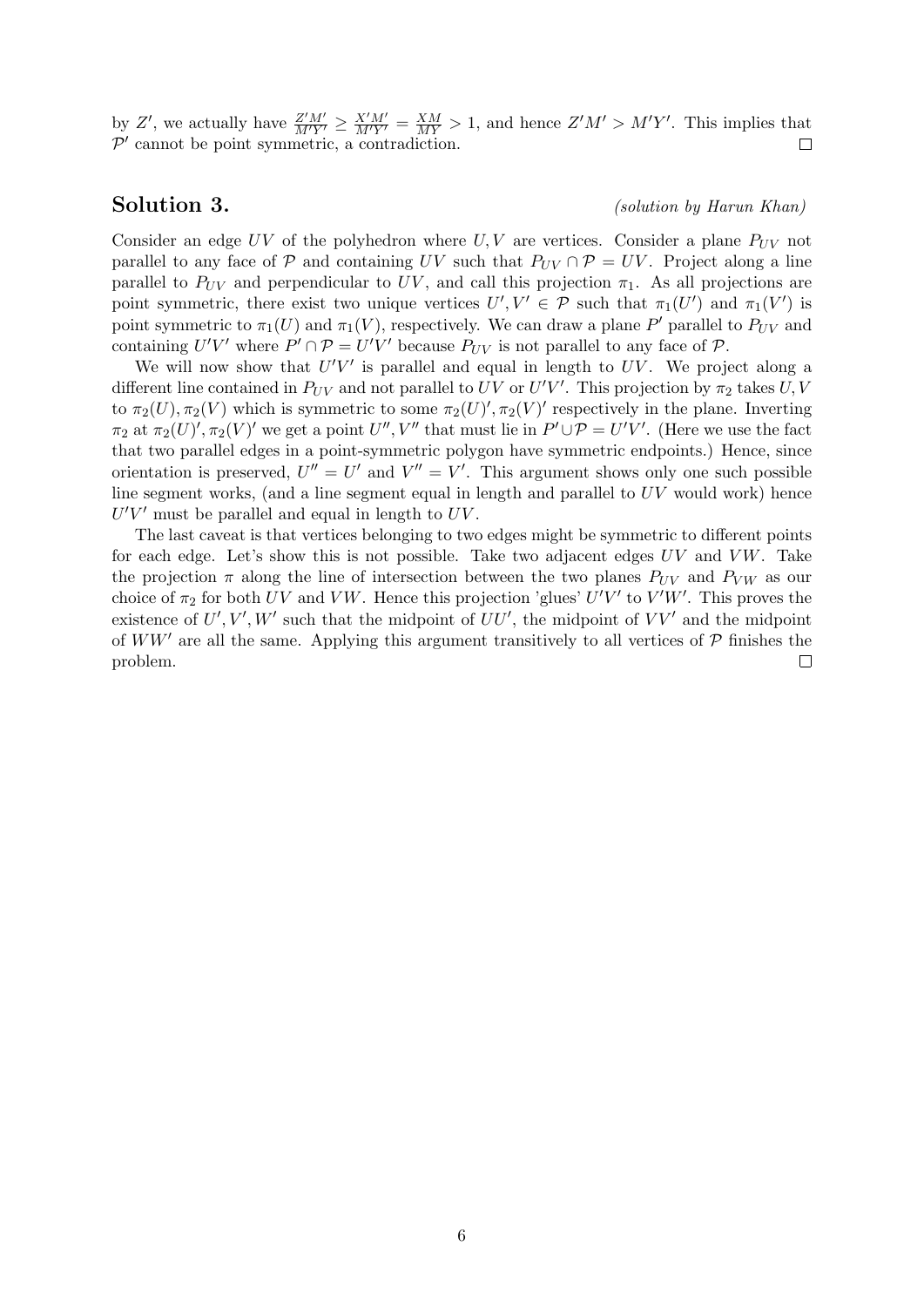## **(proposed by Tony Wang and Ethan Tan)**

Fix a set of integers S. An integer is clean if it is the sum of distinct elements of S in exactly one way, and dirty otherwise. Prove that the set of dirty numbers is either empty or infinite.

Note: We consider the empty sum to equal 0.

Notes on Marking. Candidates who attempted this problem received 1 point for proving that if an integer has two representations then there are infinitely many dirty integers (which is needed in solutions 2 and 3). Some candidates were awarded an additional point for showing that if a, b are clean with  $|a-b| = s$  for  $s \in S$  then a and b differ in s-dependence, or statements similar in nature. No marks were awarded for proving that S must be infinite.

Solution 1. (solution by Tony Wang)

We proceed by contradiction: suppose that the set of dirty numbers is non-empty but finite, and let the greatest dirty number be  $M$ . For each clean number  $n$ , let the set of distinct elements of S that sum to n be called its representation. Let n be called a-dependent if a is one of those distinct elements, and a-free otherwise. Now, if n and  $n + a$  are both clean, then they must differ in their a-dependence, for if both are a-dependent then we can remove a from  $n + a$  to achieve a second representation of  $n$ , and if both are  $a$ -free we can add  $a$  to the representation of *n* to achieve a second representation of  $n + a$ .

We now prove an important lemma: for distinct  $a, b \in S$ ,  $\nu_2(a) \neq \nu_2(b)$ . To prove this, suppose that  $a \neq b$  but  $\nu_2(a) = \nu_2(b) = e$ . Let N be an a, b-free number much greater than M (if N contains a or b in its representation, then we can simply remove them to obtain a new N). Now, letting  $d = \text{lcm}(a, b)$ , note that if  $n > M$ , then n and  $n + 3d$  must differ in both a- and b-dependence, since 3d is an odd multiple of both a and b. Then, if  $n+3d$  is a, b-dependent, then  $n+3d-a-b$  is a, b-free. So adding  $3d-a-b>0$  to an a, b-free number gives a new a, b-free number. This means that  $N + \frac{d}{2\epsilon}$  $\frac{d}{2^e}$  (3d – a – b) is a, b-free, but it is also equal to  $N + \frac{3d-a-b}{2^e}$  $\frac{-a-b}{2^e}d,$ which is  $a, b$ -dependent, a contradiction.

To finish, let W be a dirty number with the greatest 2-adic valuation, and let  $w = \nu_2(W)$ . It follows that every integer with a greater 2-adic valuation is clean. We know from the above lemma that there is at most one element  $x \in S$  with with  $\nu_2(x) = w$ , but since some integers of 2-adic valuation w are clean, x must exist. Now consider the representations of  $W$ : any such representation must contain x as the member of the representation with the smallest 2-adic valuation. Removing x from these representations, we obtain representations of  $W - x$ . But we know  $W - x$  to be clean, since  $\nu_2(W - x) > w$ , and so W has exactly one representation: the union of x with the representation of  $W - x$ . Thus W is clean, a contradiction.  $\Box$ 

### Solution 2. (solution by contestants)

We start in the same way as solution 1: importantly, we exploit the fact that if n and  $n + a$  are both clean, then they must differ in their a-dependence.

Now pick a dirty  $x \in \mathbb{Z}$ . Since S is infinite and the set of dirty numbers is finite, there must exist  $s \in S$  such that both  $x - s$  and  $x + s$  are clean. Likewise, there must exist some  $t \in S$ such that  $x - s + t$ ,  $x + t$ , and  $x + s + t$  are all clean and t is not in the representation of either  $x - s$  or  $x + s$ . Note that no integer can have more than one representation. If some  $y \in \mathbb{Z}$  has multiple representations

$$
y = a_1 + \ldots + a_n = b_1 + \ldots + b_m,
$$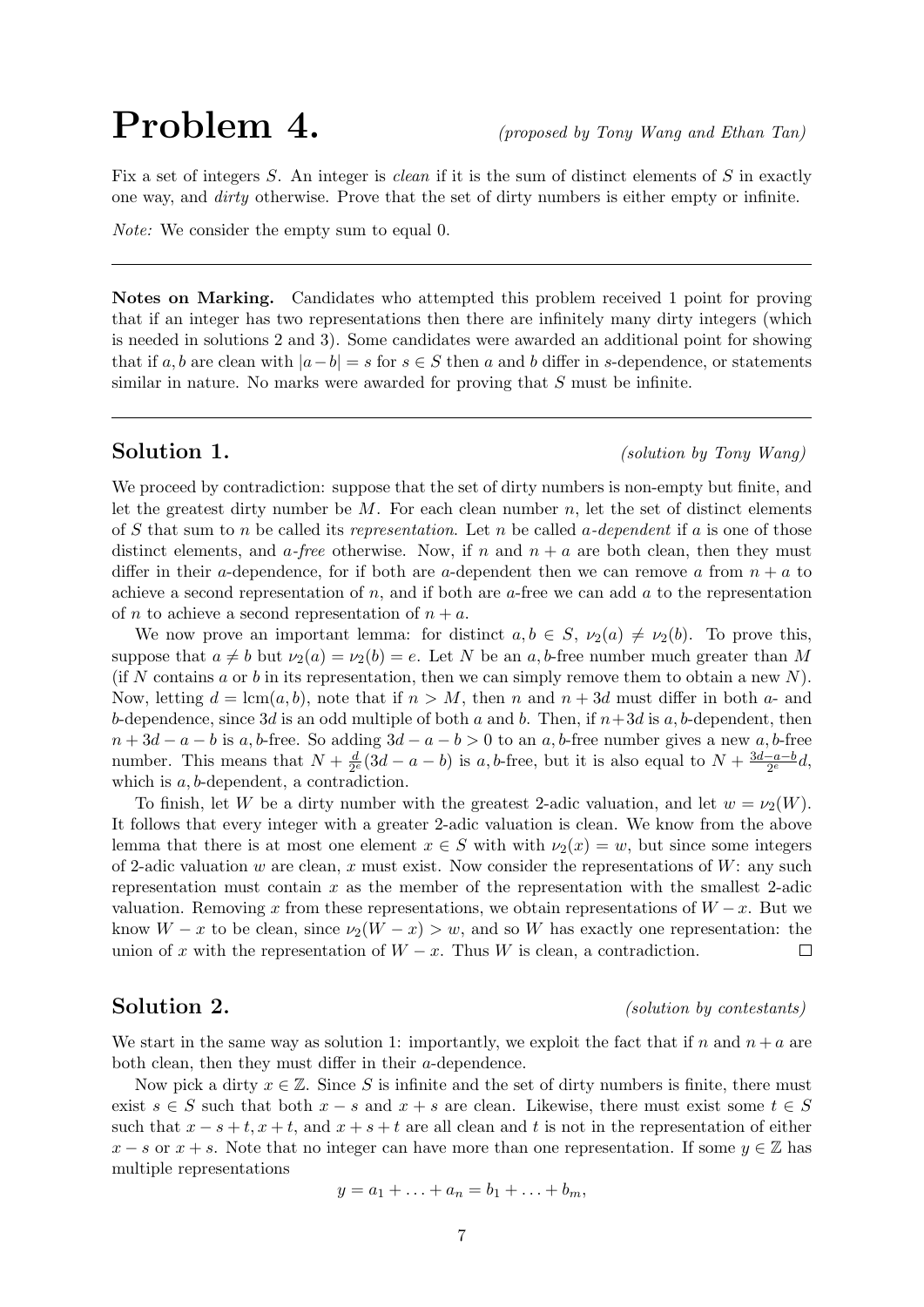then for any  $u \in S \setminus \{a_1, \ldots, a_n, b_1, \ldots, b_m\}, y + u$  will have multiple representations. Hence there are an infinite number of dirty integers. Now assume that no integer has multiple representations.

Hence  $x-s$  must be s-dependent, as otherwise we would get a representation of x. Similarly,  $x+s$  must be s-free. Now  $x-s+t$  must be s- and t-dependent, and  $x+s+t$  must be t-dependent but s-free. But now  $x + t$  must be s-dependent (going down from  $x + s + t$ ), but also s-free (going up from  $x - s + t$ ), a contradiction.

Thus, there are either no dirty numbers or an infinite number of them.

Solution 3. (solution by contestants)

 $\Box$ 

As in solution 2, if some  $y \in \mathbb{Z}$  has multiple representations

$$
y = a_1 + \ldots + a_n = b_1 + \ldots + b_m,
$$

then for any  $u \in S \setminus \{a_1, \ldots, a_n, b_1, \ldots, b_m\}, y + u$  will have multiple representations. Hence there are an infinite number of dirty integers.

Thus we can assume that no integer has multiple representations. Clearly  $S$  is infinite and countable, so write  $S = \{s_1, s_2, \ldots\}$ . Denote by  $S_n$  to be the set of sum of elements of subsets of  $\{s_1, \ldots, s_n\}$ . Note that for any  $n < m$ , we have  $S_n \subset S_m$ . Suppose by contradiction that the set of dirty numbers is nonempty but finite. Let  $a$  and  $b$  be the smallest and largest dirty numbers, respectively. For a finite  $A \subset \mathbb{Z}$  denote by range $(A) = \max(A) - \min(A)$ . Clearly the sequence range( $S_n$ ) tends to infinity as n goes to infinity.

Let  $c_1 = 2(b - a)$ . Let  $N_2 \in \mathbb{N}^*$  such that  $\text{range}(S_{N_2}) > 2c_1$  and let  $c_2 = \text{range}(S_{N_2}) + 1$ . We will prove by induction the following:

• Lemma: For all  $n \geq N_2, \forall k \in S_n, \exists k' \in S_n$  such that  $c_1 < |k' - k| < c_2$ .

*Proof.* Let us start with  $n = N_2$  and fix  $k \in S_n$ . We have that

range
$$
(S_n)
$$
 = max $(S_n)$  - min $(S_n)$  = (max $(S_n)$  - k) + (k - min $(S_n)$ ).

Clearly at least one of  $\max(S_n) - k$  and  $k - \min(S_n)$  are at least range $(S_n)/2$ , thus there exists some  $k' \in S_n$  such that  $|k'-k| \geq \text{range}(S_n)/2 > c_1$ . Furthermore, we obviously have  $|k'-k| < c_2$  (as this happens for any difference of elements of  $S_{N_2}$ ).

Now suppose that we proved the above for some  $n \geq N_2$  and we will prove it for  $n+1$ . Fix  $k \in S_{n+1}$ . k is clearly clean. If k contains  $s_{n+1}$  in its representation, then  $k - s_{n+1} \in S_n$ , otherwise  $k \in S_n$ . If  $k - s_{n+1} \in S_n$ , then by induction hypothesis there is some  $k' \in S_n$ such that  $c_1 < |k'-(k-s_{n+1})| < c_2$ . Then  $k' + s_{n+1} \in S_{n+1}$  and  $c_1 < |(k' + s_{n+1}) - k| < c_2$ . This finishes the induction.

Now take  $M = 100c_2$  and let  $N_1 \in \mathbb{N}^*$  such that

$$
a-1,\ldots,a-M,b+1,\ldots,b+M\in S_{N_1}
$$

(this exists as all of those numbers must be clean). Let c be a dirty integer, and pick  $N \in \mathbb{N}^*$ such that  $N > N_1$ ,  $N > N_2$  and  $s_N > b - c + M$  (N exists as S is clearly unbounded). Then we have that

$$
a-1,\ldots,a-M,b+1,\ldots,b+M\in S_{N_1}\subseteq S_{N-1}\implies
$$
  

$$
a+s_N-1,\ldots,a+s_N-M,b+s_N+1,\ldots,b+s_N+M\in S_N.
$$

Furthermore, we have  $c + s_N > c + b - c + M = b + M > b$ , hence  $c + s_N$  is clean. Since c is dirty,  $c + s_N \notin S_N$ . Let K be such that  $c + s_N \notin S_{K-1}$  and  $c + s_N \in S_K$ . Clearly we have  $K > N$ . Hence  $c + s_N - s_K \in S_{K-1}$ .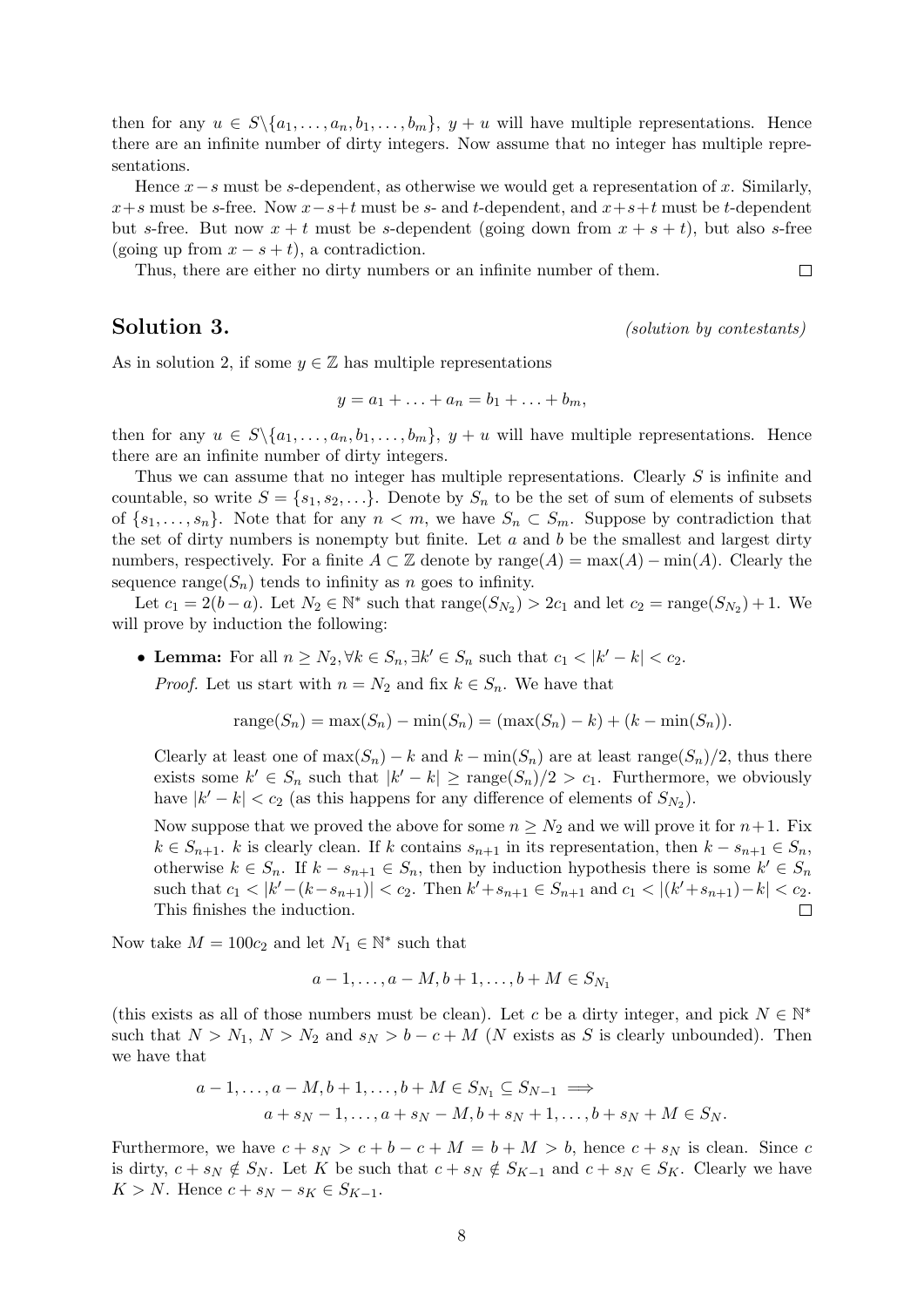Now apply to this the previous lemma, and we will get some  $k \in S_{K-1}$  such that  $c_1 < |(c +$  $|s_N - s_K| - k| < c_2$ . Since  $2(b-a) < |(s_K + k) - (c+s_N)|$ , then either  $(s_K + k) - (c+s_N) > 2(b-a)$ , or  $(s_K + k) - (c + s_N) < -2(b - a)$ . In the first case, we get  $s_K + k > 2(b - a) + c + s_N \ge b + s_N$ . If  $s_K + k > b + s_N + M$ , then  $(s_K + k) - (c + s_N) > b + s_N + M - c - s_N \ge M = 100c_2 > c_2$ , contradiction. Similarly, in the second case, we get  $s_K + k < -2(b - a) + c + s_N \le a + s_N$ . If  $s_K + k < a + s_N - M$ , then  $(s_K + k) - (c + s_N) < a + s_N - M - c - s_N \leq -M = -100c_2 < -c_2$ , contradiction.

Thus  $s_K + k$  is between  $a + s_N - 1$  and  $a + s_N - M$  or between  $b + s_N + 1$  and  $b + s_N + M$ . Hence  $s_K + k$  is either some  $a + s_N - t$  or some  $b + s_N + t$  for some  $1 \le t \le M$ . But  $k \in S_{K-1}$ , hence  $s_K + k$  has a representation containing  $s_K$ , but as  $a + s_N - t$  and  $b + s_N + t$  are all in  $S_N$ , it also has a representation without  $s_K$  (as  $K > N$ ). This is a contradiction, which finishes the proof.  $\Box$